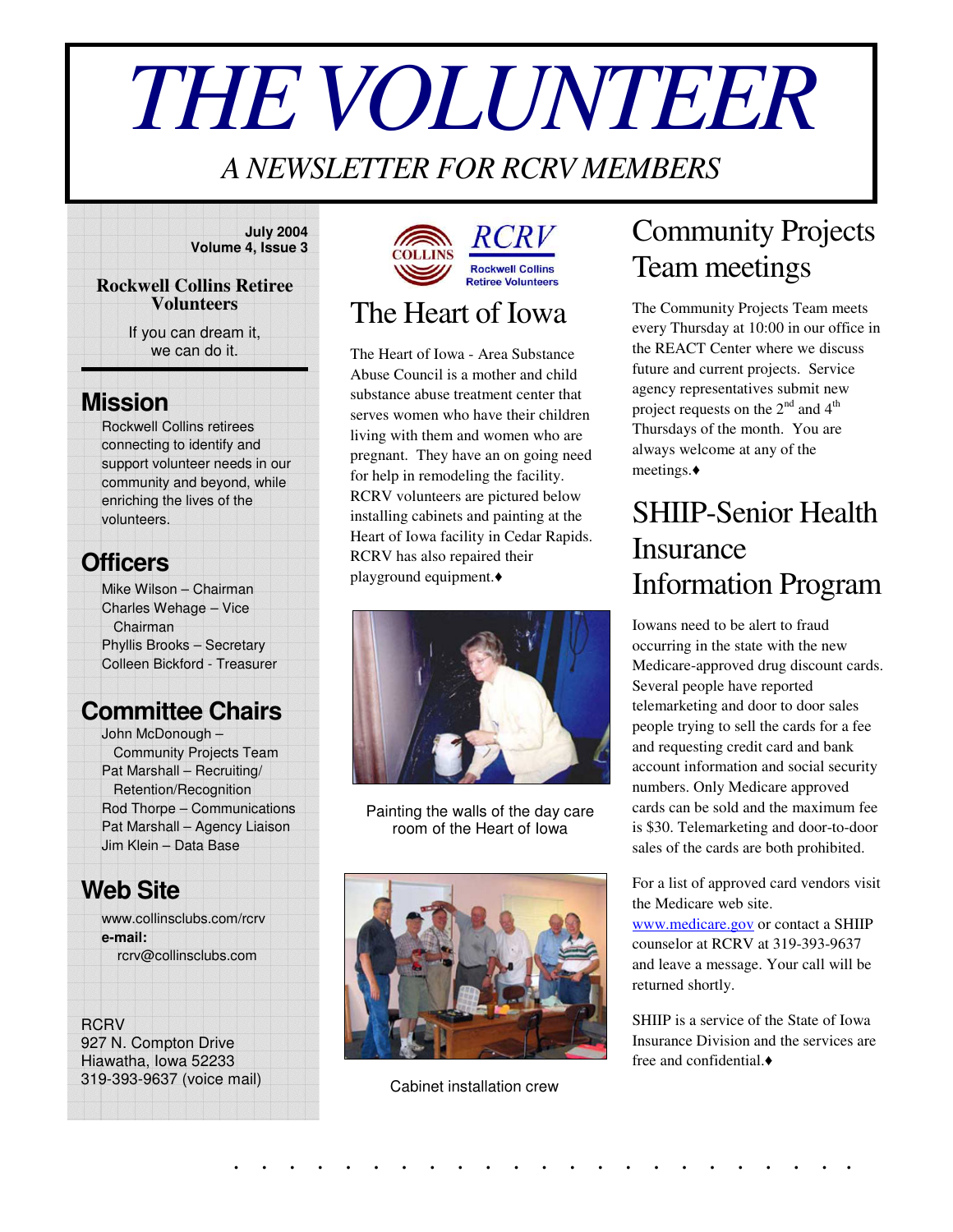#### Grant WoodAEA / Department of Corrections Joint **Venture**

RCRV has for some time been designing and producing adaptive technology devices on a limited scale to assist disabled students in the Grant Wood Area Education Agency. Recently Ann Griffin the Adapted Physical Education Consultant for Grant Wood AEA and Heidi Soethout the Community Program Monitor for the Sixth Judicial District - Department of Corrections, both RCRV Board members, have established a collaborative joint venture of their two agencies. The purpose of the collaborative effort will be to expand the production of devices and make them more available to meet the large demand within the AEA

Sixth Judicial District corrections clients have previously completed pilot production of RCRV designs and that effort will now be expanded utilizing the assets of three key counties (Tama, Johnson, and Linn) within the Sixth Judicial District. Corrections clients within these counties will be able to complete their community service requirements by working on the production of these devices and thereby meeting the needs of students with disabilities throughout the AEA area of

East Central Iowa.

Bob Chapman an active member of RCRV will be our liaison on the project and if the venture is successful the long range plan is to expand it to a broader range of customers.

#### Be a More Involved Volunteer

#### *By Fred Rodgers*

RCRV offers Rockwell retirees a way to get involved in the community and help others through volunteering.

The Rockwell Collins Retiree Volunteers find opportunities to continue using their creative abilities, talents and experiences. Whether you worked in management or bargaining unit your skills and experience are needed to serve others in our community.

Part of the vision of RCRV is to provide a comprehensive range of opportunities for interested retirees. Opportunities to utilize their skills, gain satisfaction in helping others and ways to keep mind and body active and healthy.

RCRV helps the community be a better place by encouraging retirees to utilize their knowledge, skills and creativity in volunteer activities. Volunteers are placed through out the community doing a wide variety of work.

All retirees are welcome to participate in RCRV. We can find the perfect place for you to use your skills and talents to benefit others.

Our mission is to identify and support volunteer needs in our community and beyond while enriching the lives of our

volunteers.

For more information leave a message at: 393-9637 or go to our web site: www.collinsclubs. com/rcry.◆

# Habitat for Humanity

RCRV will soon be establishing a construction/handyperson team that will meet on a regular scheduled basis one day per month to work on Habitat for Humanity housing construction or similar projects. If you are interested in becoming a member of this team to offer rewarding volunteer time for a very worthwhile cause please contact Chuck Wehage at 319-378-4104 or wehage.chuck@mcleodusa.net.

## National Engineers Week Future City **Competition**

The National Engineers Week Future City Competition is seeking engineers from every field to volunteer this fall and winter to introduce middle school students across the nation to a career in engineering. Since its founding in 1992, the educational program has made engineering come alive for hundreds of thousands of students. For more information on becoming a volunteer mentor contact Carol Rieg at 877-636- 9578 or CRieg@futurecity.org or visit www.futurecity.org.

## Collins Retirees Potluck Meetings

The Collins Retirees Potluck group meetings are held at the Kenwood United Methodist Church located at 302 33rd St. NE at noon for a potluck lunch and meeting. Upcoming programs are: **July 20** - Music by Larry and Leo, Old Country and Polka **August 17** - Rockwell Recreation Center Tour and Demo **September 21** - Country Steppers **October 19** - White Elephant Auction.



Corrections clients fulfilling community service requirements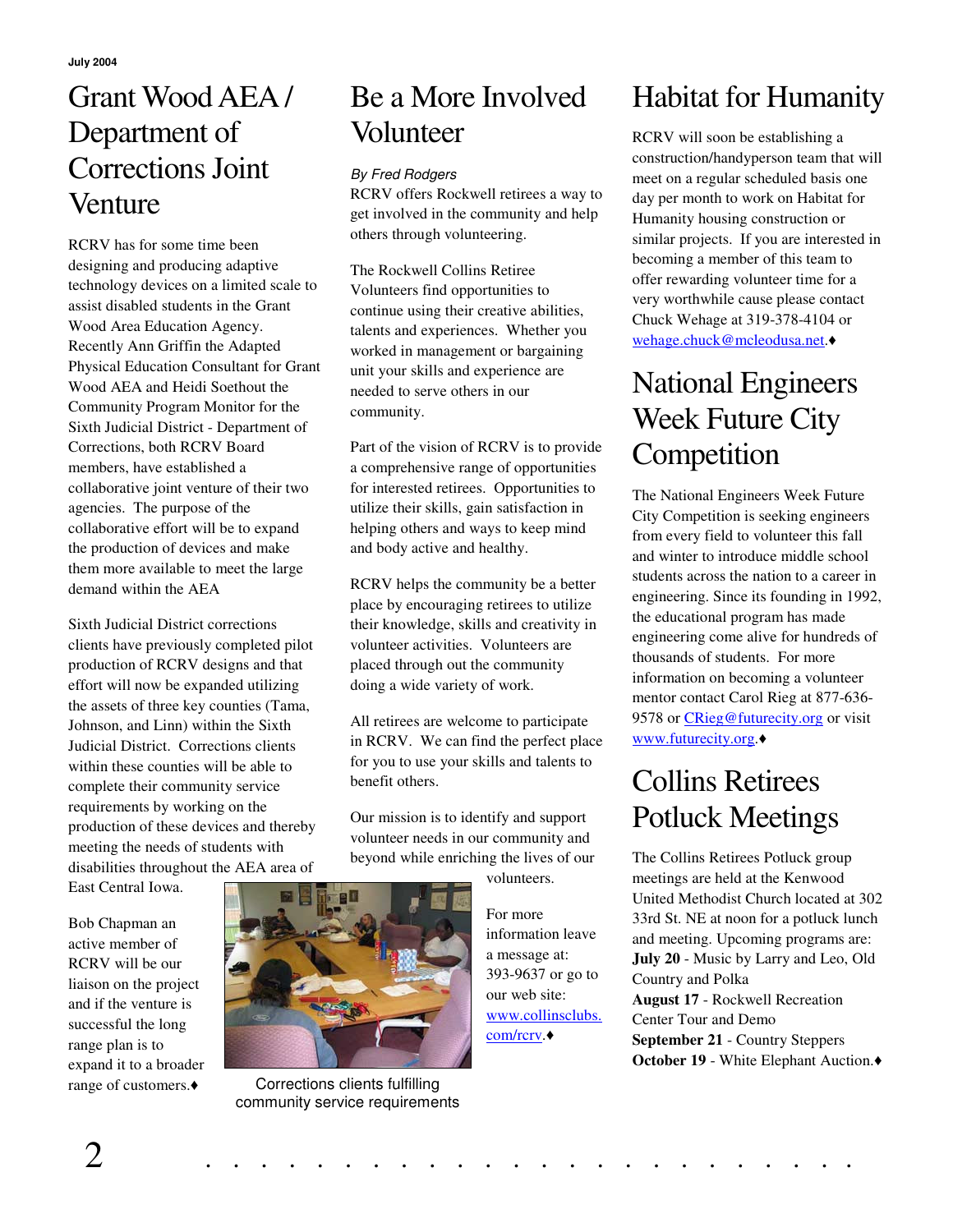

Viola Gibson LEGO Robotics team competed in the international LEGO League competition in the Georgia Dome, Atlanta GA April 15-17. The team placed 17<sup>th</sup> in table performance in a field of 48 teams.

# Marion Historical **Society**

Many Rockwell Collins retirees are involved in the Civil War Exhibit of The Marion Historical Society that will be held this summer. The exhibit is entitled "Marion Civil War Life: Before, During and After" and depicts how the Civil War directly impacted the lives of those living in Marion and influenced the development of the city over the next 150 years. The exhibit and special events began on June 24 with the main exhibit at the Heritage Center, 590 Tenth Street, Marion and some of the events scheduled for the Granger House at 970 Tenth Street, Marion.



Marion Heritage Center volunteers are shown at a recent event at the center.

For more information on the exhibit including descriptions and dates of the special events contact the Marion Heritage Center 447-6377 or the Granger House at 377-6672.

#### Senior Farmer's Market Nutrition Program

Senior Farmer's Market checks will soon be available to older adults in Benton, Cedar, Iowa, Jones, Johnson, Linn and Washington counties. This program provides checks to persons 60 and older for use at farmer's markets and farm stands to purchase fresh Iowa grown fruits and vegetables.

Income guidelines to receive the checks are \$17,224 or less for a single person and \$ 23,107 or less for married couples. Checks may be used at any market displaying a sign saying "Iowa Farmers Market Nutrition Program Checks Accepted Here". For more information on the program and where to pick up the checks call The Heritage Agency on Aging at 319-398-5559 or 1- 800-332-5934.

# Wheelchair ramps

John McDonough has designed 14 wheelchair ramps for needy persons in the Cedar Rapids area when requested by area service agencies. Several ramps including the one shown below have been built by RCRV crews. John has also designed and built several portable ramps that may be used to go up 2-3 steps and stored when not in use.



One of 14 wheelchair ramps

# Trivia Quiz

- 1. Who was the first president of Collins Radio appointed after the takeover by Rockwell International
- 2. TACAMO is a US Navy airborne VLF broadcast system developed by Collins Dallas in the 1960s. What does the acronym TACAMO stand for?
- 3. Rockwell Collins has been the dominant world wide supplier of military GPS receivers. What year was the first USAF contract awarded to the company?
- 4. What year was the first transatlantic flight made using GPS as the sole means of navigation?

#### **Answers to the April quiz**

- 1. September, 1933 was the date of incorporation.
- 2. 9CXX was Arthur Collins' first call sign.
- 3. Goodyear Blimp Enterprise in 1934 was the first airborne application of a Collins Radio.
- 4. Braniff Airways was the first U S airline to install a Collins Radio.

# IowaAssistive Tech Expo

The Iowa Assistive Tech Expo was held this year at Kirkwood Community College on May 25. The day long conference included several expert presentations and a display area showing many assistive devices available for the handicapped. RCRV members participated with an exhibit showing several of our assistive technology innovations.



. . . . . . . . . . . . . . . . . . . . . . . . 3 RCRV display at the Iowa Assistive Tech Expo